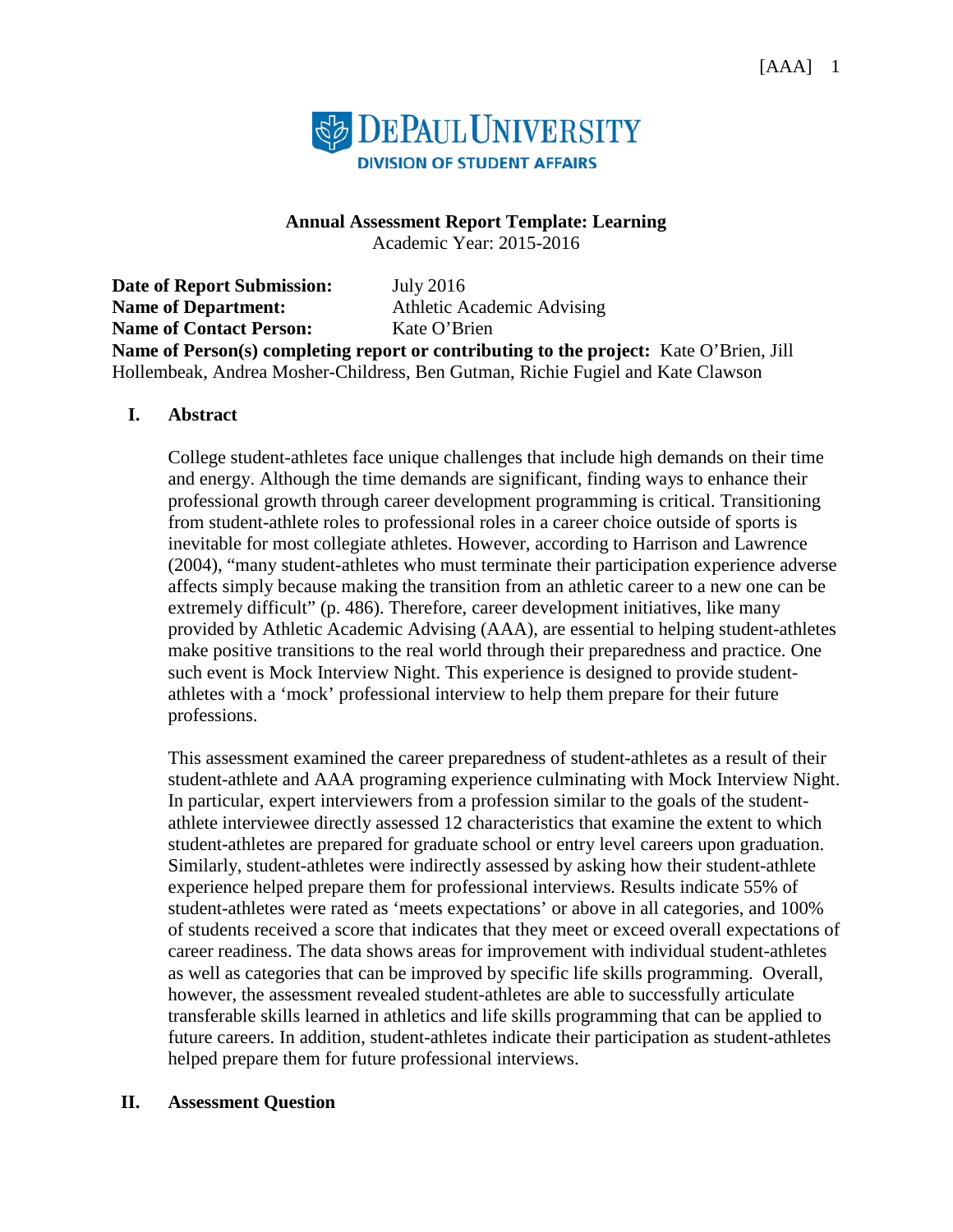"To what extent are student-athletes prepared for graduate school/career upon graduation?"

### **III. Learning Outcome Assessed**

### *Departmental Learning Outcome Statement*

Student-athletes who engage in Athletic Academic Advising's Life Skills programs and services will apply the leadership and teamwork skills learned through athletic involvement to their academic, personal, and professional lives.

#### *Programmatic Learning Outcome Statement*

Student-athletes who utilize Athletic Academic Advising's Life Skills programs and services will be prepared for the world of work or graduate school and serve as leaders in their communities.

### **IV. Introduction & Context**

### **University Context**

This Mock Interview Night assessment is connected to DePaul University's Vision Twenty18 goals specifically through objective 1a: "Focus the entire university community on student learning and success," by strengthening the student experience and expanding learning support services. Mock Interview Night is offered to DePaul's Third Year student-athletes and connects to this objective by explicitly providing programming that expands connections between curricular and co-curricular programs while also augmenting career advising.

One *Divisional Learning Outcome* includes student-athletes gaining *Intellectual Skills and Practical Competence* surrounding career development. Practice and understanding of such skills is critical to this learning outcome. By providing unique career events such as the Mock Interview Night, DePaul student-athletes are more prepared for their professional lives upon completion of their collegiate careers. Additionally, having opportunities to practice skills throughout their time at DePaul in events like media training day, etiquette education dinner, and other career workshops helps enhance their career preparedness. Likewise, Mock Interview Night underscores this practical application. In short, AAA conducts these interviews with junior student-athletes twice a year to give them an opportunity to go through a somewhat formal interview process with an expert interviewer in their field of study.

Lastly, since student-athletes may have limited opportunities to augment career skills through on or off campus employment and internships, it is important that career workshops such as the ones listed above are provided to allow student-athletes to practice and improve upon their professional skillset. The intent of Mock Interview Night, therefore, is to provide a chance for student-athletes to practice articulating and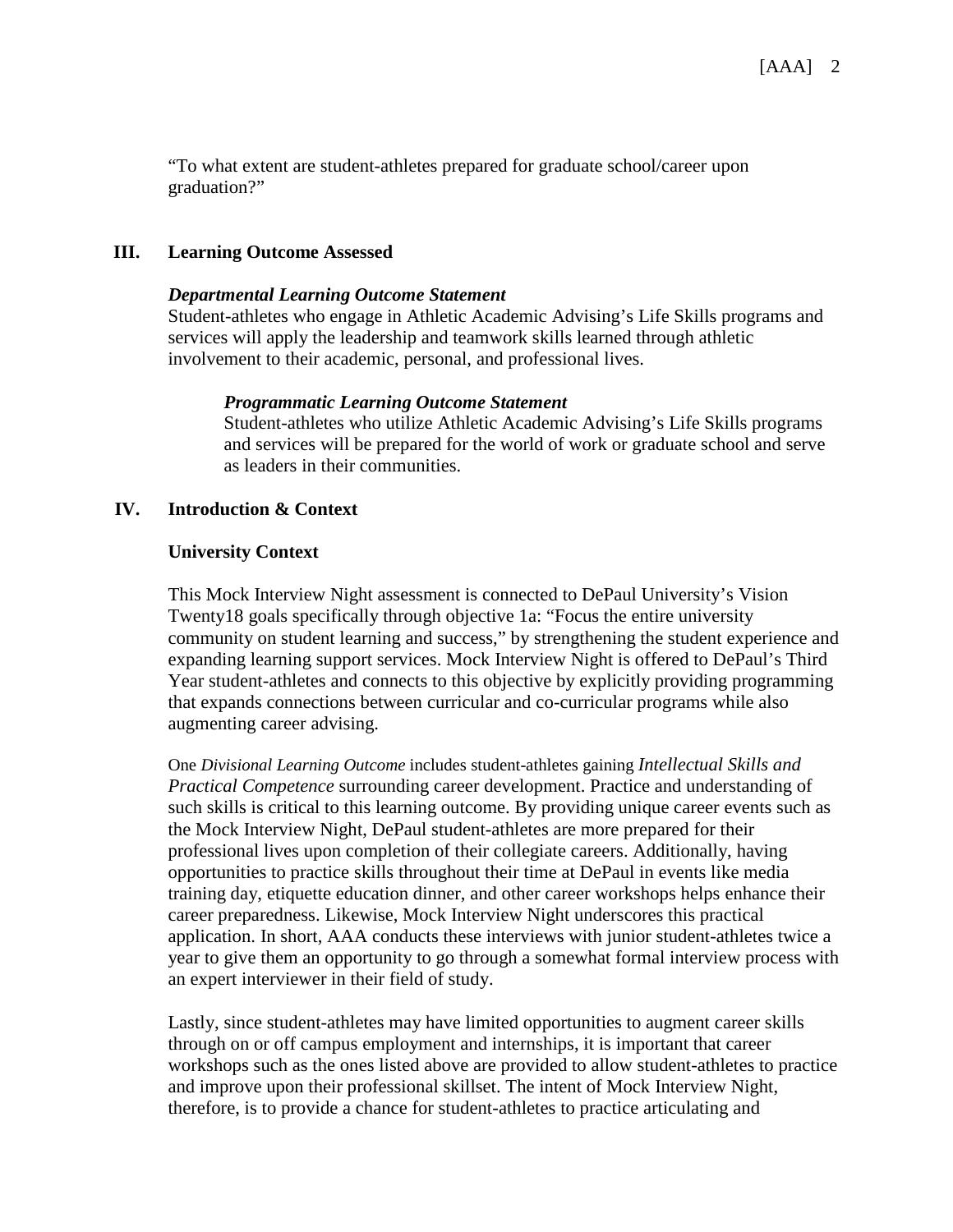performing the transferable skills they have gained through their participation as students and athletes as to be more prepared for their future professional endeavors, consequently growing their overall career confidence.

### **Supporting Scholarship**

Student-athletes are often a diversely unique population on college campuses. The pressures they face on and off the playing field impact their collegiate experiences. One unique area where student-athletes face challenges is in their career development processes. According to Carodine, Almond and Gratto (2001), support programs that are holistic in nature and encourage a variety of services to assist the unique needs of student-athletes are critical to the student-athlete experience. Furthermore, Etzel, Ferrante, and Pinkney (1996) suggest that such holistic programming include areas of personal, career and academic development. In addition, according to Navarro (2015) student-athletes often rely on the support of services inside athletic departments to meet their developmental needs, including career counseling. Finally, Navarro (2015) states "student-athletes face both internal (i.e., role conflict) and external (i.e., academic clustering) challenges during college and as they craft lifelong career plans. This, in turn, presents a greater need for strong academic and student affairs support for studentathletes, which requires a perspective with a critical understanding of how to best assist student-athletes as they prepare for life after sports in a competitive job market" (p. 367). Lastly, according to Burns, Jasinski, Dunn, and Fletcher (2013), "with regard to career development, athletes are more likely than non-athletes to face problems with career maturity, the clarity of educational plans, and adjustment to college" (p. 162). Unfortunately, student-athletes career development self-efficacy (CDSE) is lower than their non-student-athlete contemporaries because of the numerous commitments with which they are involved. Burns et al. (2013), suggest, "fortunately, CDSE is malleable and can be increased by workshops specifically developed to help students" (p. 162). Because student-athletes may have limited chances to enhance career skills through on or off campus employment and internships, it is imperative that career workshops are provided allowing student-athletes to expand their professional skillset. The intention of Mock Interview Night is to provide opportunity for student-athletes to practice articulating the transferable skills they have garnered in athletics and school into their future professional roles, consequently increasing their overall career confidence.

## **V. Data Collection & Methodology**

### **Data Collection**

Data was collected via surveys from both the assigned interviewers and the studentathletes to directly and indirectly assess the actual learning and perceived learning regarding transferable skills as they relate to athletics and potential career choice and readiness across multiple levels.

• To directly assess learning outcomes, methods employed included expert mock interviewers completing a survey to evaluate the student-athlete participants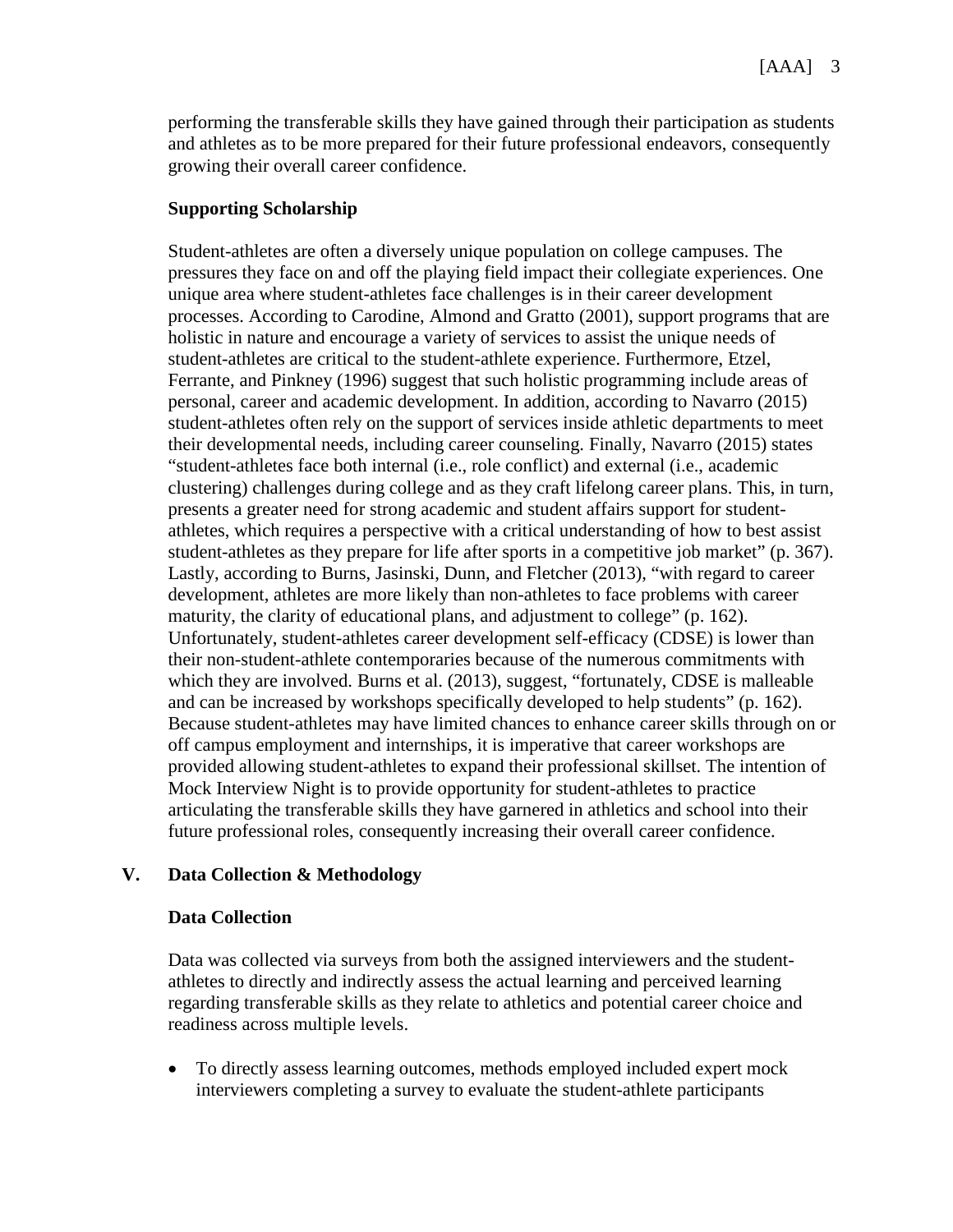performance on 12 criteria potentially required as a post-undergraduate seeking a career or graduate degree. These rankings included three categories: Needs Improvement (NI), Meets Expectations (ME), and Exceeds Expectations (EE).

- The specific methods used to measure student learning indirectly included a qualitative survey for the student-athletes that asked specifically "How has your student-athlete experience helped you be ready to interview for internships and jobs?"
- All junior student-athletes who participated in Mock Interview Night were assessed by expert interviewers. 41 student-athletes participated over 2 sessions, 25 studentathletes in Winter Quarter 2016 and 16 student-athletes in Spring Quarter 2016.
- See survey for student-athletes in appendix A and survey for interviewers in appendix B.

## **Data Analysis**

- Interviewer survey responses for each of the 12 categories were tabulated and analyzed by AAA.
- The data for the number of categories where students met or exceeded expectations was calculated.
- The designation (NI, ME, and EE) were assigned a numerical value in order to make the data quantitative.
	- a.  $NI = 0$
	- b.  $ME = 1$
	- c.  $EE = 2$
- The average value for each category was analyzed. The data for winter and spring participants as well as a combined result for all participants were assessed.
- The average score across all categories was also calculated for each individual participant. One survey was left blank and the participant was not added to the final data.
- An average, a score greater than or equal to 1.0 indicates that either the studentathlete or the category would qualify as Meets Expectations. A score less than 1.0 would qualify as Needs Improvement, and a score equal to 2 would qualify as Exceeds Expectations.
- The total number of participants included in the final data was  $n = 40$ .
- Qualitative data was analyzed by examining the responses of the student-athletes participation and highlighting themes that emerged surrounding areas where studentathletes specifically spoke of preparedness in their answers.

## **Participant Consent**

By filling out the evaluations forms, students and interviewers agreed to participate in the assessment. This was verbally articulated prior to the event. The students and interviewers had the option to not participate in the survey by not returning the evaluation to AAA.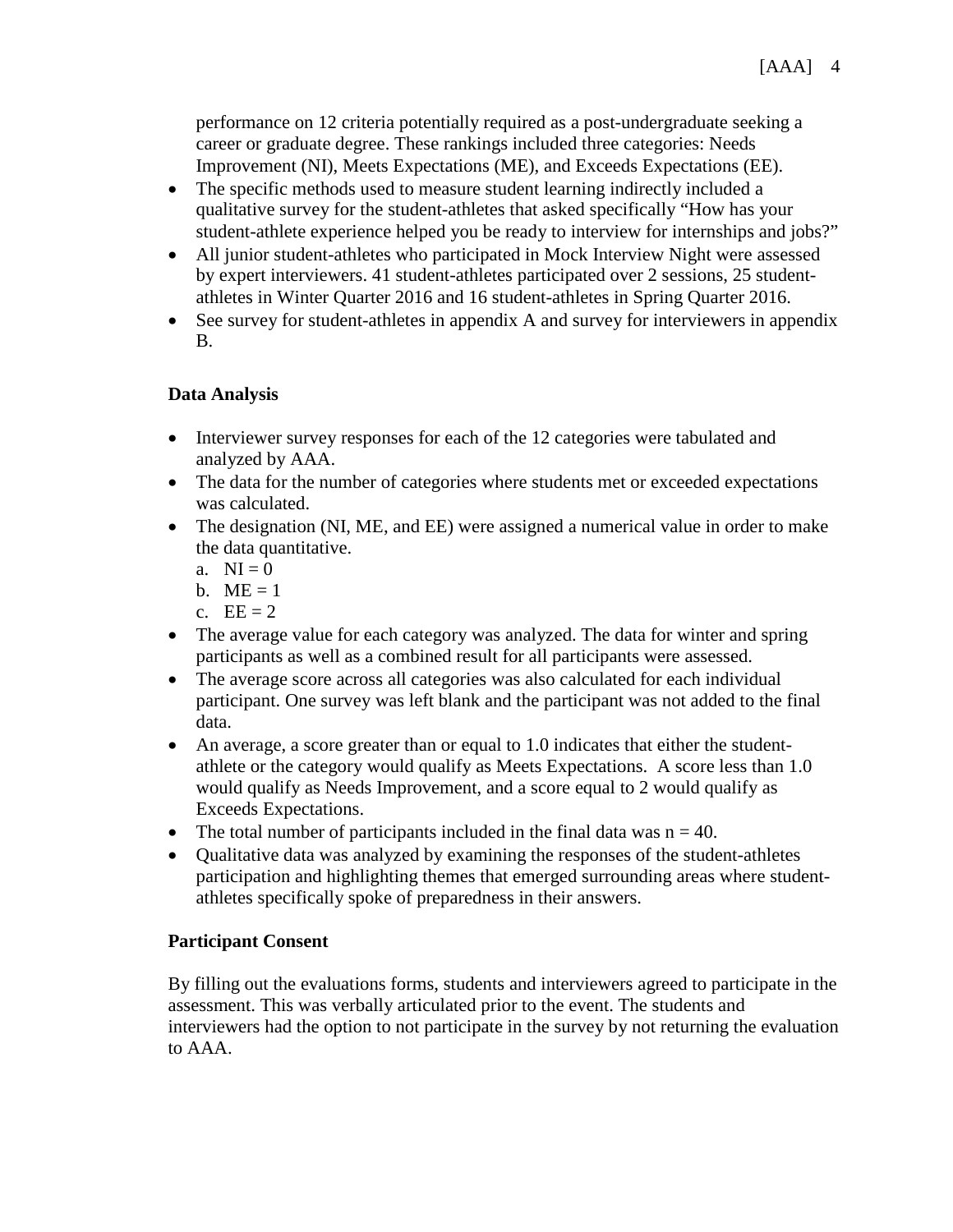In addition to gaining consent, once completed, evaluations were kept in a locked office cabinet and a password locked computer.

## **VI. Data & Results**

- 41 student-athletes in their  $3<sup>rd</sup>$  year participated in this assessment.
- For the direct quantitative assessment from the interviewers, the total number of student-athletes interviewed was 41, of which 40 were evaluated for a response rate of 97.6%. In regards to the qualitative assessment, of the 41 student-athletes who participated in the event, 39 answered the qualitative question about their transferable skills, for a response rate of 95.1%.
- While 39 of the student-athletes responded to the qualitative survey question, three themes emerged exemplifying how their student-athlete experience has prepared them for future careers or graduate school. These three themes are: Thriving under pressure, teamwork, and communication skills. Examples from these three themes include the following quotes:
	- o My experience as a student-athlete helped me be ready for internships or jobs by "preparing me to deal with stressful situations and excel."
	- o My experience as a student-athlete helped me be ready for internships or jobs by "teaching me the values of teamwork, trial and error, resilience and time management."
	- o My experience as a student-athlete helped me be ready for internships or jobs by "helping me learn to work with a diverse group of people through communication with teammates and coaches."

| <b>Program Level</b><br><b>Learning Outcome</b>                                                                                                                                                   | <b>Department Level</b><br><b>Learning Outcome</b>                                                                                                                                                                                                                  | Number of<br><b>Students</b><br><b>Assessed</b> | Number of<br><b>Students with</b><br><b>Meets Expectations</b><br>designation or<br>above in ALL<br>categories |
|---------------------------------------------------------------------------------------------------------------------------------------------------------------------------------------------------|---------------------------------------------------------------------------------------------------------------------------------------------------------------------------------------------------------------------------------------------------------------------|-------------------------------------------------|----------------------------------------------------------------------------------------------------------------|
| Student-athletes who<br>utilize AAA's Life<br>Skills programs and<br>services will be<br>prepared for the<br>world of work or<br>graduate school and<br>serve as leaders in<br>their communities. | Student-athletes who<br>engage in Athletic<br>Academic Advising's<br>Life Skills programs and<br>services will apply the<br>leadership and<br>teamwork skills learned<br>through athletic<br>involvement to their<br>academic, personal, and<br>professional lives. | 40                                              | 22                                                                                                             |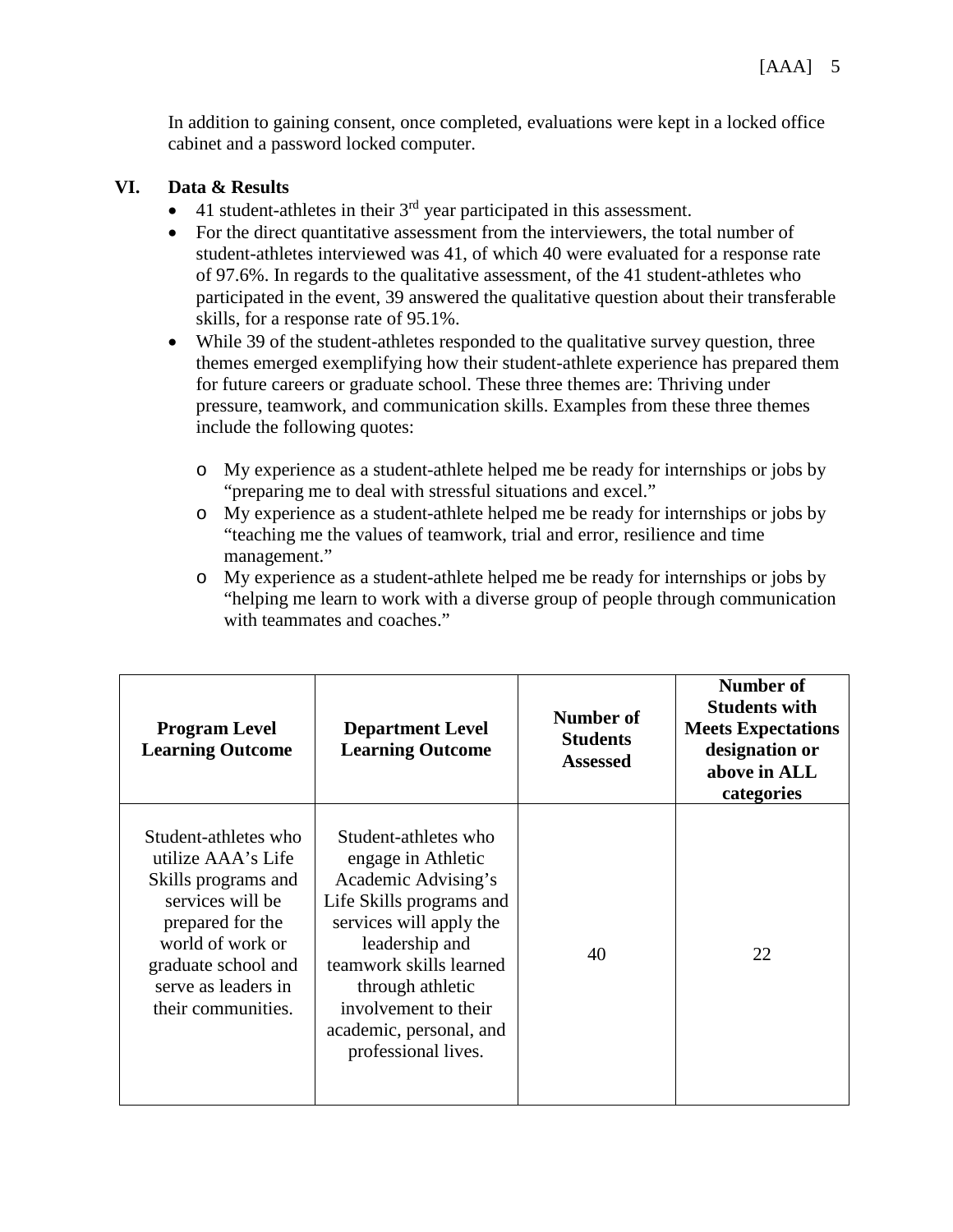### **VII. Discussion & Interpretation of Results**

Evidence from this assessment indicates that the programmatic learning outcome of student-athletes who utilize Athletic Academic Advising's Life Skills programs and services will be prepared for the world of work or graduate school and serve as leaders in their communities is occurring. Quantitative and qualitative evaluation suggests that student-athletes are becoming more prepared, through practice situations like Mock Interview Night, for their future careers as a result of their experiences as studentathletes. Furthermore, they are able to apply these transferable skills to potential career situations in a Mock Interview situation.

- As a result of qualitative analysis, three themes emerged exemplifying the impact of their student-athlete experience on career readiness. These skills include: Thriving under pressure (15), teamwork (10) and communication skills (10). Examples from these three themes include the following quotes:
	- 1) Thriving under pressure My experience as a student-athlete helped me be ready for internships or jobs because "I know how to deal with nervousness and calm myself down; I know how to approach interviews because I've learned how to succeed in pressure situations" (student-athlete response).
	- 2) Team Work— My experience as a student-athlete helped me be ready for internships or jobs because "it has given me skills such as teamwork and leadership abilities that will be great for employers and help immensely when I enter the work place" (student-athlete response).
	- 3) Communication— My experience as a student-athlete helped me be ready for internships or jobs because "I can articulate what I am trying to say and I am not afraid of communicating to a superior – lessons I learned from practice and communicating with my coaches" (student-athlete response).
- Quantitative analysis also proved to be important. Key findings include the following:
	- o Overall, the most categories a participant was evaluated by the interviewer as ME or better was 12, the most possible, while the lowest was 10 showing every participant (100%) who was evaluated achieved ME or better in at least 10 (83.3%) of the 12 possible categories.
	- o 22 (55%) achieved ME or better in all 12 categories, 14 (35%) in 11 categories and 4 (10%) in 10 categories.
	- o Average overall score for participants was 1.52 or between ME and EE.
	- o The highest average participant score was 2 or EE and the lowest was 1.08 or above ME. Every participant (100%) had an average score of at least 1 or ME overall.
	- o The highest average category score was 1.9 (Facial Expressions) and the lowest category scores, were 1.1 (Asking Questions and Closing the Interview). Every category (100%) scored on average at least 1 or ME overall.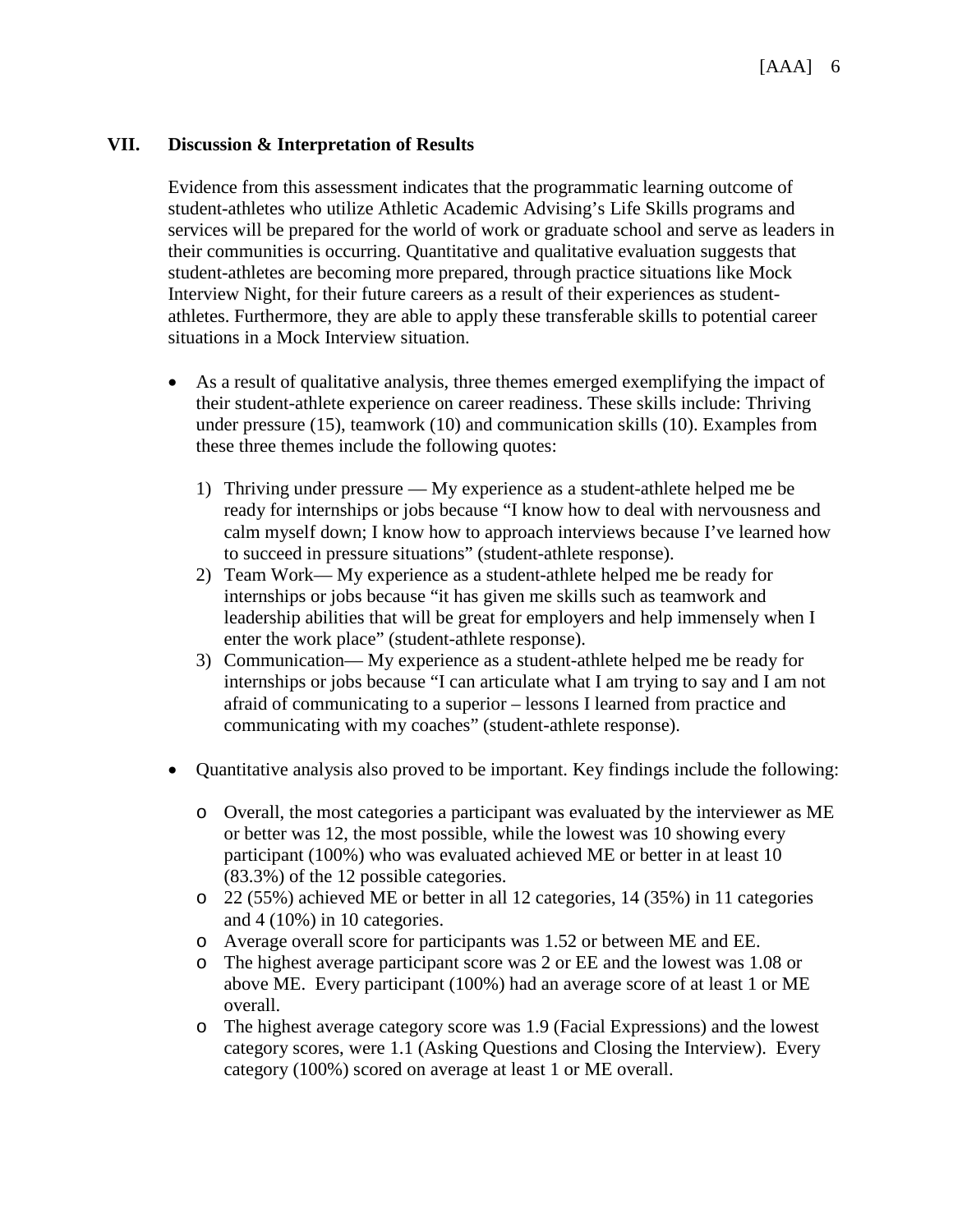- o Overall, student-athletes grade the program as positive with 38 (97.5%) of student-athletes ranking the overall program grade as an A and 1 (2.5%) as a B.
- o Likewise, all of the student-athletes surveyed found this experience beneficial, and all but one student thought Mock Interview Night should continue to be required for all student-athletes in their  $3<sup>rd</sup>$  year, accounting for 38 (97.5%) of all juniors surveyed.
- o Direct results also indicate 36 (90%) of student-athletes are rated by interviewers as ME or above on their ability to articulate transferable skills learned in athletics can be applied to future careers.

As a result of this assessment, AAA reaffirmed that Mock Interview Night is an important component of Life Skills programming. Mock Interview night is not only beneficial in giving student-athletes practice for interviews post college, but it also assesses a variety of life skills that student-athletes have been introduced to and used through Life Skills programming in AAA during their entire college tenure. However, because there are a small number of junior student athletes, it is difficult to generalize broadly about outcomes of this assessment. In addition, direct assessment measurements were not explained thoroughly to interviewers ahead of time as a result of project timing and understanding of proposed assessment. Despite these limitations, this project validates the need for continued career development programming for student-athletes on college campuses.

As student-athletes are a part of the larger student body, continued support of their career needs, and all students' career needs, is important for Student Affairs educators. Likewise, the continued need for connection to and partnership with various areas like the Career Center can provide support for developing career competence amongst a variety of students, including student-athletes. Finally, continued encouragement from Athletic Coaches and administrators, as well as AAA advisors for our student-athletes to attend career events and practice career and life skills will enable confidence building that is an invaluable part of career development in University settings like DePaul.

### **VIII. Recommendations and Plans for Action**

### **Recommendations**

Career development is an important component of the college experience for all students, including student-athletes. Continuing to partner with the Career Center and other departments that help students reach their full potentials on and off the field of play is critical to Life Skills programming in AAA specifically and the University overall. Additionally, AAA will maintain a new presence on LinkedIn by introducing a "DePaul Student-Athletes and Alumni Group," to further assist in engaging student-athletes in their career endeavors as they connect with a wide array of potential employers.

### **Action Plan**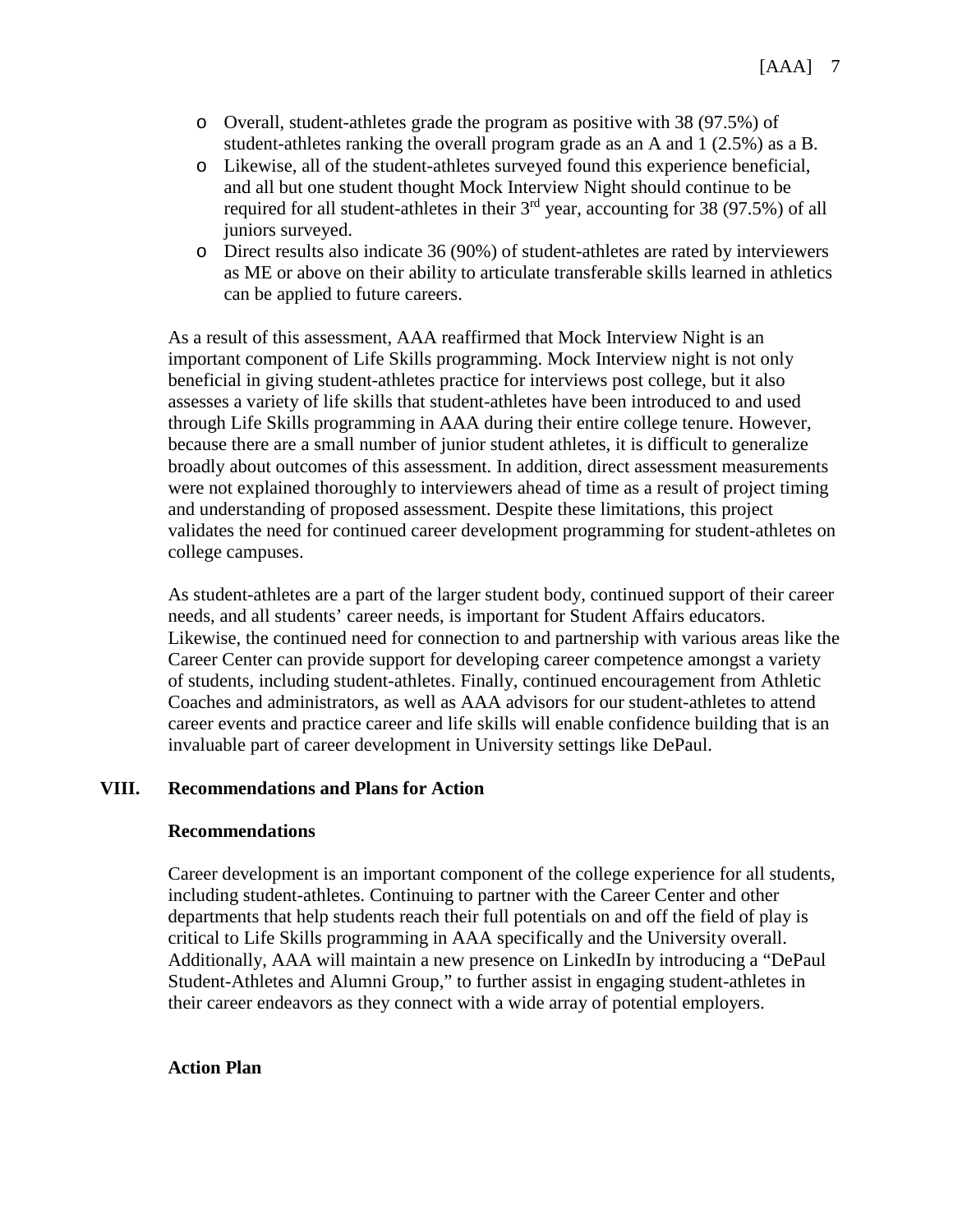36 (90%) of the interviewer evaluated student-athletes successfully articulated their transferable skills while 40 (100%) successfully demonstrated they at least met expectations in regards to the interview process. In addition, only 32 (80%) of students successfully demonstrated that they at least met expectations in the Asking Questions and Closing the Interview categories. In order to improve in these areas, AAA is partnering with the Career Center to put on a series of workshops that address the process for preparing for job/graduate school applications, research of specific positions, interview preparation, and overall initial career development.

Although time is the major barrier for programming, finding unique and creative ways to reach those students who still need assistance in this area will continue to be an important component of AAA's career development programming. Action plans will include encouraging Team Coaches to help reassure student-athletes of the importance of participation in multiple career development events, such as the Sophomore Career Day, as recommended by the Athletic Department and AAA. More exposure to practice can help student-athletes continue to develop their interview and career preparedness skills. Continued partnerships between the Career Center, AAA and Athletics beginning in the fall quarter 2016 can help continue the strong foundation we are trying to build for our student-athletes transition from college to the real world.

### **Sharing the results**

Results of this assessment will be shared with the Department of Student Affairs and the Athletic Department via dialogue in meetings and a poster board presentation.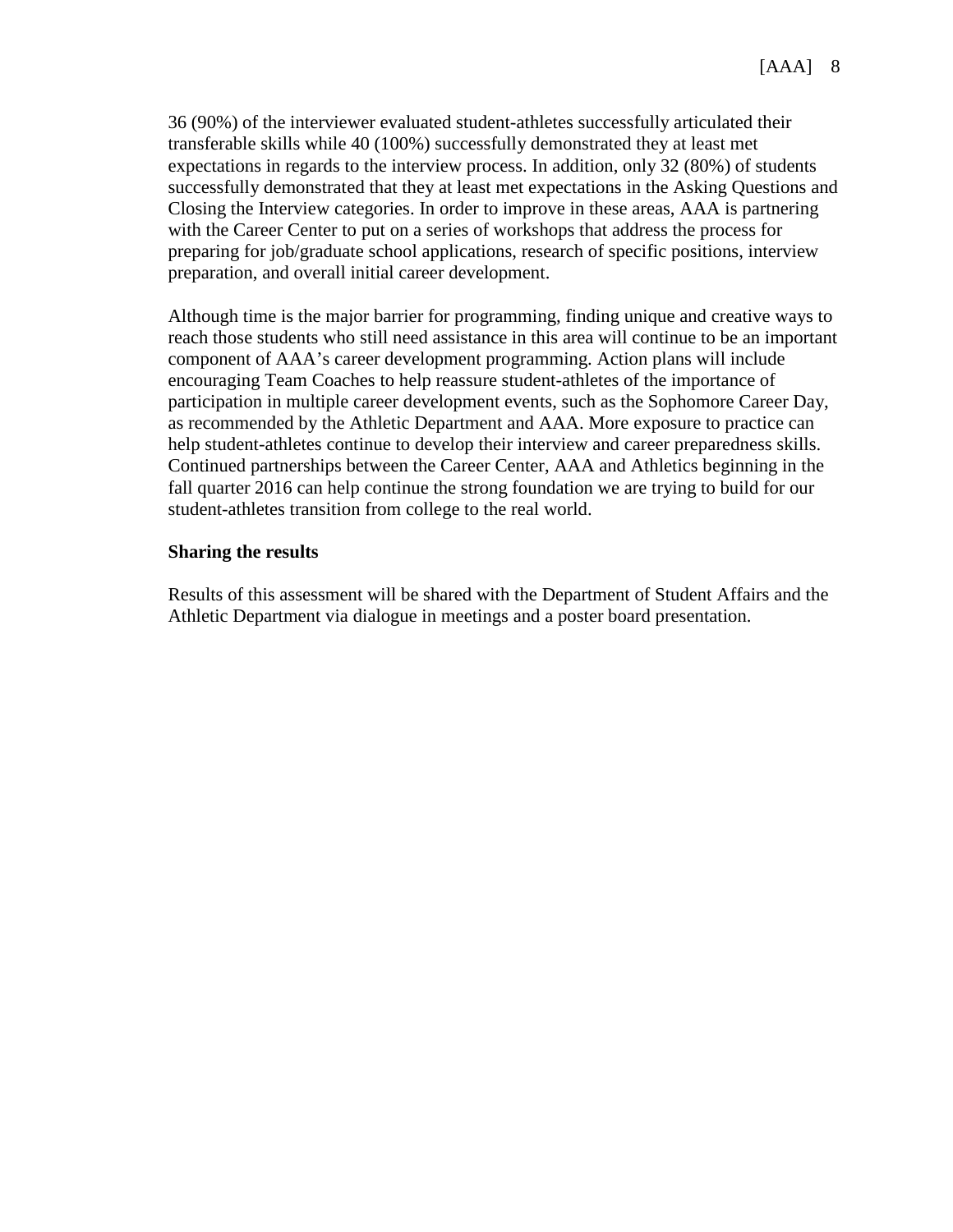# [AAA] 9

## **Appendix A**

| Name: Name and the second state of the second state of the second state of the second state of the second state of the second state of the second state of the second state of the second state of the second state of the sec |                |  |                           |  |  |                                                                                                                                                                                                                                                                                                    |  |  |
|--------------------------------------------------------------------------------------------------------------------------------------------------------------------------------------------------------------------------------|----------------|--|---------------------------|--|--|----------------------------------------------------------------------------------------------------------------------------------------------------------------------------------------------------------------------------------------------------------------------------------------------------|--|--|
| <b>Mock Interview Review</b>                                                                                                                                                                                                   |                |  |                           |  |  |                                                                                                                                                                                                                                                                                                    |  |  |
| Overall Program Grade: A_____ B_____ C_____ D____ F____                                                                                                                                                                        |                |  |                           |  |  |                                                                                                                                                                                                                                                                                                    |  |  |
| Did your interviewer provide you with feedback on your résumé and interviewing skills?                                                                                                                                         |                |  |                           |  |  |                                                                                                                                                                                                                                                                                                    |  |  |
| Yes                                                                                                                                                                                                                            | N <sub>o</sub> |  |                           |  |  |                                                                                                                                                                                                                                                                                                    |  |  |
| Did you find this experience beneficial?                                                                                                                                                                                       |                |  |                           |  |  |                                                                                                                                                                                                                                                                                                    |  |  |
| Yes                                                                                                                                                                                                                            | N <sub>o</sub> |  |                           |  |  |                                                                                                                                                                                                                                                                                                    |  |  |
| Is this something you think should be mandatory for all juniors?                                                                                                                                                               |                |  |                           |  |  |                                                                                                                                                                                                                                                                                                    |  |  |
| Yes                                                                                                                                                                                                                            | N <sub>o</sub> |  |                           |  |  |                                                                                                                                                                                                                                                                                                    |  |  |
| What was most helpful?                                                                                                                                                                                                         |                |  |                           |  |  |                                                                                                                                                                                                                                                                                                    |  |  |
| Are there any topics you wish to have covered in future Life Skills Programs?                                                                                                                                                  |                |  |                           |  |  |                                                                                                                                                                                                                                                                                                    |  |  |
| Yes                                                                                                                                                                                                                            | N <sub>o</sub> |  | If Yes, what topics:      |  |  |                                                                                                                                                                                                                                                                                                    |  |  |
| What could AAA do to improve the program?                                                                                                                                                                                      |                |  |                           |  |  |                                                                                                                                                                                                                                                                                                    |  |  |
|                                                                                                                                                                                                                                |                |  |                           |  |  | Did participation in Mock Interviews help you practice articulating the transferable skills you<br>have learned as a student-athlete (transferable skills = skills you have learned as a student-athlete<br>that apply to other areas of life - i.e. team work, time management, leadership etc.)? |  |  |
| Yes                                                                                                                                                                                                                            | N <sub>0</sub> |  | If Yes, how/which skills: |  |  |                                                                                                                                                                                                                                                                                                    |  |  |

What career development activities have you participated in that helped you prepare for your mock interview?

How has your student-athlete experience helped you be ready to interview for internships and jobs?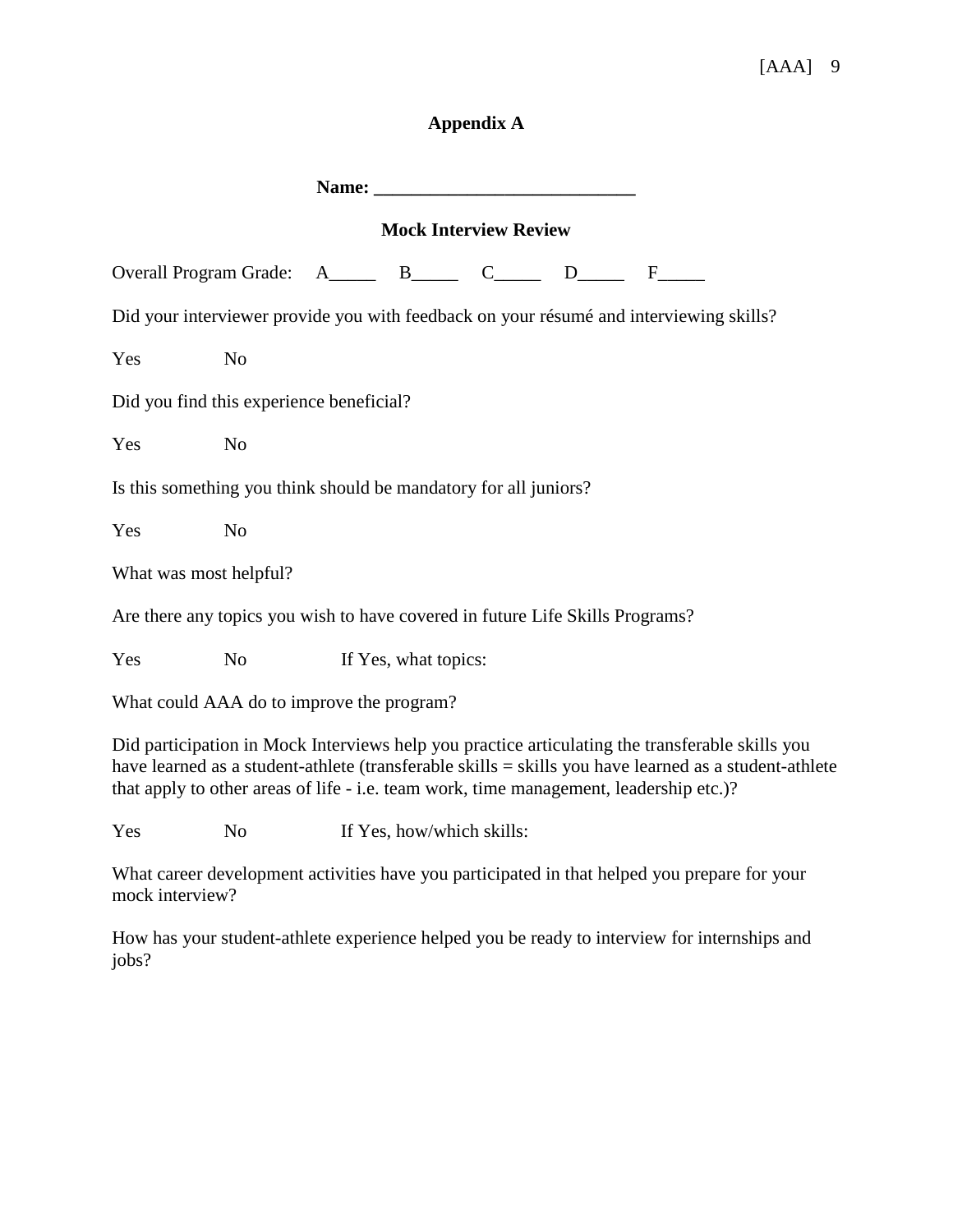| <b>Mock Interview Critique Sheet</b>                                                  |                                                                                                                                                                 |                            |  |  |  |
|---------------------------------------------------------------------------------------|-----------------------------------------------------------------------------------------------------------------------------------------------------------------|----------------------------|--|--|--|
| Interviewer:                                                                          | Interviewee:                                                                                                                                                    | Date:                      |  |  |  |
| Rating Key - NI: Needs Improvement, ME: Meets Expectations, EE: Exceeds Excpectations |                                                                                                                                                                 |                            |  |  |  |
| <b>IMAGE &amp; APPEARANCE</b><br><b>Additional comments</b>                           |                                                                                                                                                                 |                            |  |  |  |
| NI:                                                                                   | casual/athletic/inappropriate attire, not well groomed                                                                                                          |                            |  |  |  |
| ME:                                                                                   | business casual attire, well groomed                                                                                                                            |                            |  |  |  |
| EE:                                                                                   | business attire, well groomed                                                                                                                                   |                            |  |  |  |
| <b>ENERGY</b>                                                                         |                                                                                                                                                                 | <b>Additional comments</b> |  |  |  |
| NI:                                                                                   | lacks energy and enthusiasm                                                                                                                                     |                            |  |  |  |
| ME:                                                                                   | expresses optimism and energy in initial greeting                                                                                                               |                            |  |  |  |
| EE:                                                                                   | greets the interviewer by name                                                                                                                                  |                            |  |  |  |
| <b>HANDSHAKE</b>                                                                      |                                                                                                                                                                 | <b>Additional comments</b> |  |  |  |
| NI:                                                                                   | does not shake interviwer's hand                                                                                                                                |                            |  |  |  |
| ME:                                                                                   | lets interviewer initiate handshake                                                                                                                             |                            |  |  |  |
| EE:                                                                                   | offers a solid handshake                                                                                                                                        |                            |  |  |  |
| <b>POSTURE</b>                                                                        |                                                                                                                                                                 | <b>Additional comments</b> |  |  |  |
| NI:                                                                                   | closed postion (arms crossed), slouching in chair                                                                                                               |                            |  |  |  |
| ME:                                                                                   | sits squarely in chair, open position (arms are not crossed)                                                                                                    |                            |  |  |  |
| EE:                                                                                   | open position (arms are not crossed), leans slightly forward to demonstrate interest                                                                            |                            |  |  |  |
|                                                                                       | <b>FACIAL EXPRESSIONS</b>                                                                                                                                       | <b>Additional comments</b> |  |  |  |
| NI:                                                                                   | lacks facial expressions, no/minimal eye contact, does not smile                                                                                                |                            |  |  |  |
| ME:                                                                                   | uses neutral facial expressions, maintains good eye contact                                                                                                     |                            |  |  |  |
| EE:                                                                                   | maintains good eye contact, facial expressions match social cues                                                                                                |                            |  |  |  |
| <b>DEMEANOR</b>                                                                       |                                                                                                                                                                 | <b>Additional comments</b> |  |  |  |
| NI:                                                                                   | lacks openness and receptiveness, excessive shifting/fidgeting                                                                                                  |                            |  |  |  |
| ME:                                                                                   | demonstrates openness and receptiveness; calm with moments of tension                                                                                           |                            |  |  |  |
| EE:                                                                                   | demonstrates openness, interest and enthusiasm; relaxed, confident and attentive                                                                                |                            |  |  |  |
|                                                                                       | <b>VERBAL COMMUNICATION</b>                                                                                                                                     | <b>Additional comments</b> |  |  |  |
| NI:                                                                                   | answers questions with mostly yes/no OR does not directly asnwer questions                                                                                      |                            |  |  |  |
| ME:                                                                                   | answers succinctly with few examples                                                                                                                            |                            |  |  |  |
| EE:                                                                                   | answers succinctly with thoughtful personal examples, speaks clearly and distinctly                                                                             |                            |  |  |  |
|                                                                                       | <b>AWARENESS OF CAREER FIELD</b>                                                                                                                                | <b>Additional comments</b> |  |  |  |
| NI:<br>ME:                                                                            | unable to articulate career interests and preparation                                                                                                           |                            |  |  |  |
|                                                                                       | demonstrates interest and general understanding of the desired career field<br>demonstrates specific career goals and understanding of the desired career field |                            |  |  |  |
| EE:<br><b>SELF-AWARENESS</b>                                                          |                                                                                                                                                                 |                            |  |  |  |
| NI:                                                                                   |                                                                                                                                                                 | <b>Additional comments</b> |  |  |  |
| ME:                                                                                   | unable to articulate personal motivation for career endeavors<br>articulates surface level motivation, but lacks insight or career goal orientedness            |                            |  |  |  |
| EE:                                                                                   | articulates deep motivation that links academic major to broader career goals                                                                                   |                            |  |  |  |
|                                                                                       | <b>ASKING QUESTIONS</b>                                                                                                                                         | Additional comments        |  |  |  |
| NI:                                                                                   | does not ask questions of the interveiwer                                                                                                                       |                            |  |  |  |
| ME:                                                                                   | asks questions that primarily clarify aspects of the career field                                                                                               |                            |  |  |  |
| EE:                                                                                   | asks in-depth questions that elicit further conversation relevent to career                                                                                     |                            |  |  |  |
|                                                                                       | ARTICULATION OF TRANSFERABLE ATHLETIC SKILLS                                                                                                                    | <b>Additional comments</b> |  |  |  |
| NI:                                                                                   | no mention of transferable skills or mentioned in name only                                                                                                     |                            |  |  |  |
| ME:                                                                                   | articulates skills learned via student-athlete experience and relates to career                                                                                 |                            |  |  |  |
| EE:                                                                                   | provides specific examples of using transferable skills in real world situations                                                                                |                            |  |  |  |
|                                                                                       | <b>CLOSING THE INTERVIEW</b>                                                                                                                                    | Additional comments        |  |  |  |
| NI:                                                                                   | does not inquire about time frame or next steps; does not thank the interviewer                                                                                 |                            |  |  |  |
| ME:                                                                                   | inquires about timeframe/next steps; thanks interviewer                                                                                                         |                            |  |  |  |
|                                                                                       | inquires about timeframe/next steps; thanks interviewer by name; acquires                                                                                       |                            |  |  |  |
| EE:                                                                                   | appropriate contact information for follow-up                                                                                                                   |                            |  |  |  |
|                                                                                       | <b>BASED ON AN OVERALL IMPRESSION OF YOUR INTERVIEW</b>                                                                                                         | <b>Additional comments</b> |  |  |  |
| NI:                                                                                   | You need more practice and preparation before going on job interviews.                                                                                          |                            |  |  |  |
| ME:                                                                                   | You may get the job, but you haven't edged out the competition yet!                                                                                             |                            |  |  |  |
| EE:                                                                                   | You're hired!                                                                                                                                                   |                            |  |  |  |